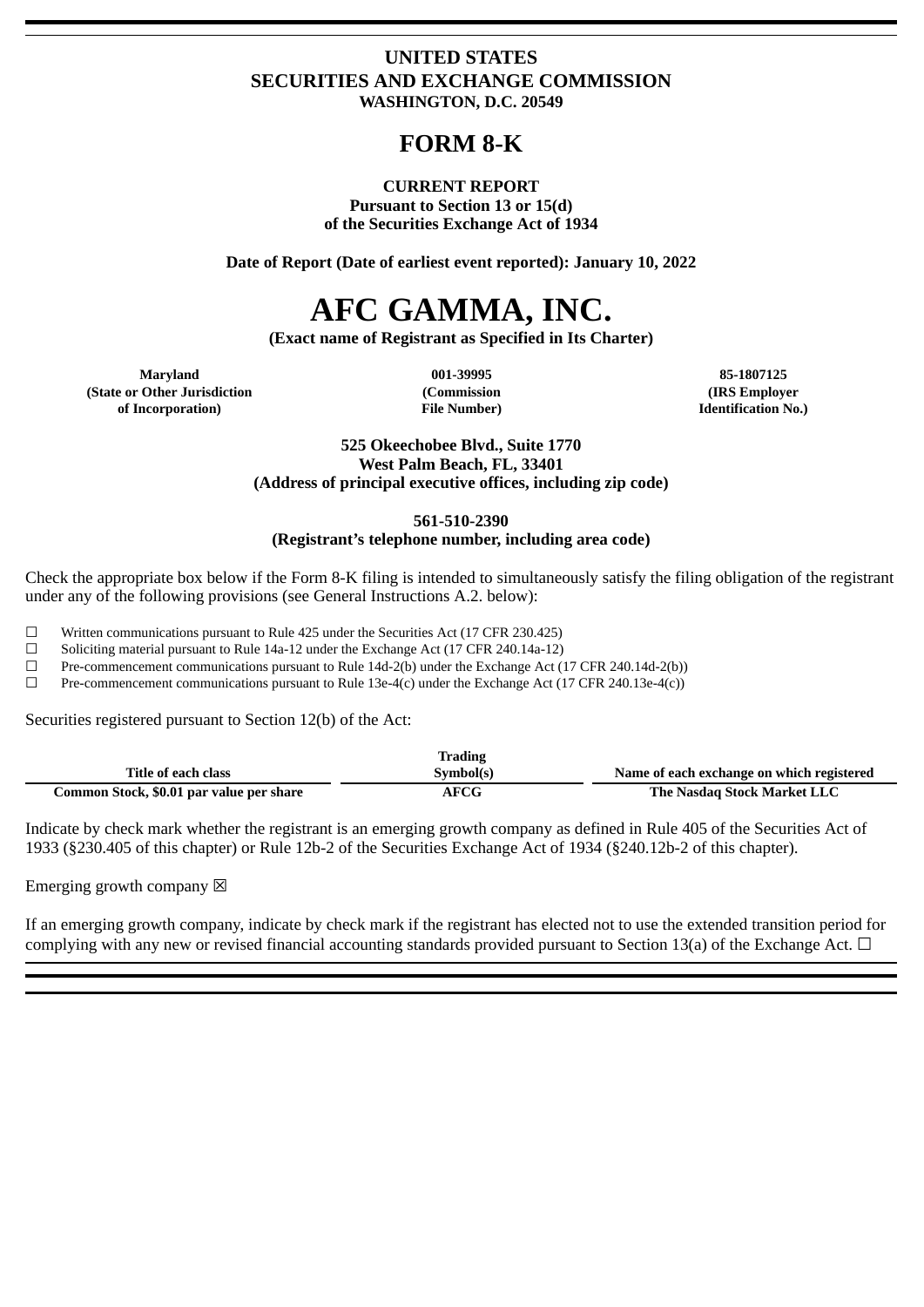#### **ITEM 8.01 Other Events.**

On January 10, 2022, AFC Gamma, Inc., a Maryland corporation (the "Company"), completed the underwritten offering of 3,000,000 shares of its common stock, \$0.01 par value per share (the "Common Stock"), at a price to the public of \$20.50 per share (the "Offering"). The Company has granted the underwriters a 30-day option to purchase up to an additional 450,000 shares of Common Stock at the public offering price, less discounts and commissions. The gross proceeds to the Company from the Offering were \$61.5 million, before deducting underwriting discounts and commissions, a structuring fee and offering expenses payable by the Company and assuming the underwriters do not exercise their option to purchase additional shares.

The Offering was made pursuant to the final prospectus, dated January 5, 2022 and filed with the U.S. Securities and Exchange Commission on January 7, 2022, pursuant to Rule 424(b) under the Securities Act of 1933, as amended, relating to the Registration Statement on Form S-11 (File No. 333-261977).